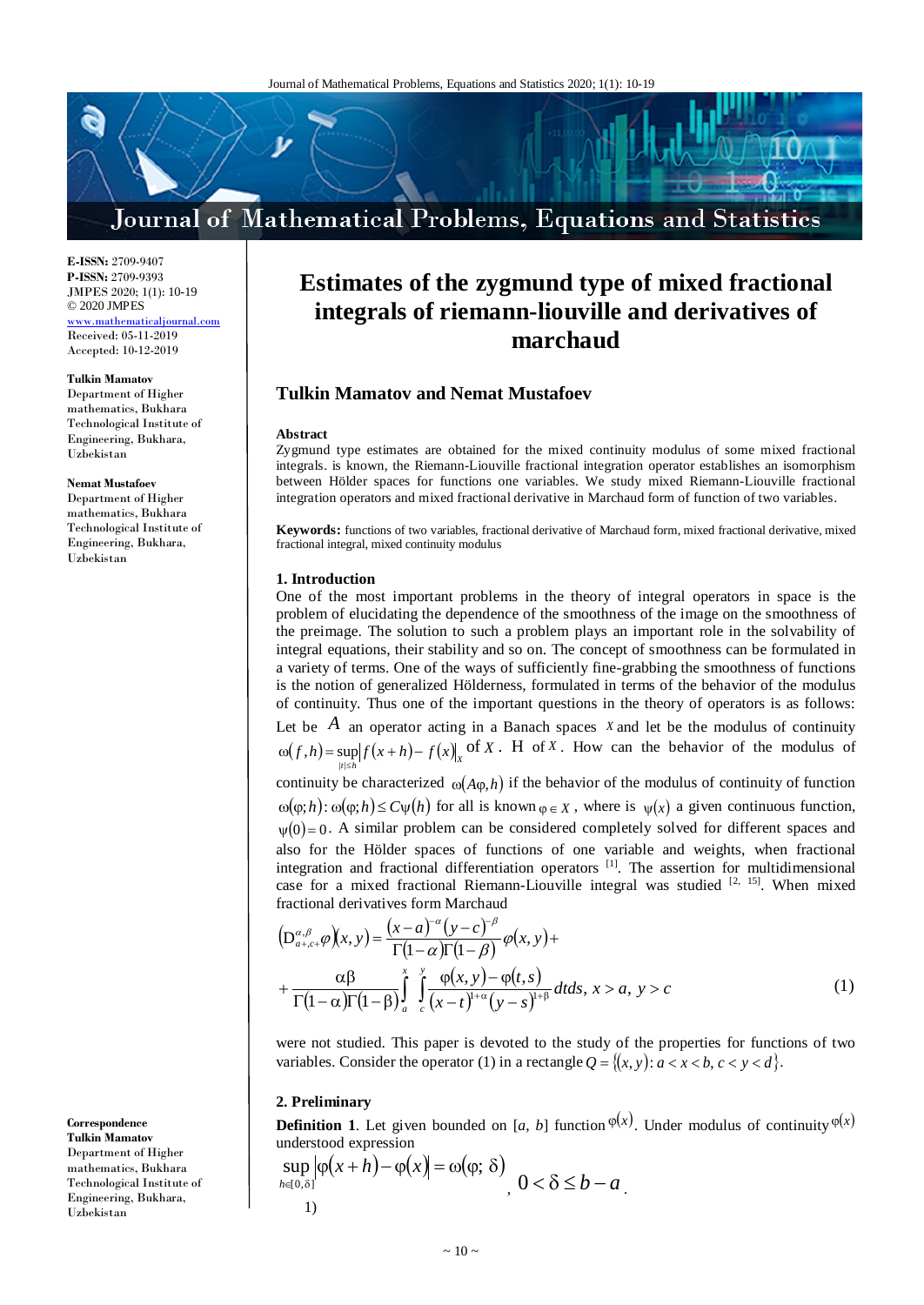**Definition 2**. We denote by  $\Phi^1$  function class  $\omega(\delta) \in (0,b-a]$  and satisfying the conditions

1)  $\omega(\delta) > 0$  in (0, *b*-*a*],  $\delta \to 0$  in  $\omega(\delta) = 0$ ; 2)  $\omega(\delta) \uparrow$  in (0, *b*-*a*]; 3)  $\omega(\delta_1 + \delta_2) \le \omega(\delta_1) + \omega(\delta_2)$ .

Below in the estimates we need inequalities:

1) if  $\omega(\varphi; h)$  is modulus continuity, then we have  $: x_2 \omega(\varphi; x_1) \leq C x_1 \omega(\varphi; x_2), x_2 \leq x_1$  $(2)$ 

2) if 
$$
\lambda \le 1
$$
 then  $|x_1^{\lambda} - x_2^{\lambda}| \le C(x_1 - x_2)x_2^{\lambda - 1}, x_1 \ge x_2 > 0$  (3)

3) if 
$$
\lambda \ge 0
$$
 then  $|x_1^{\lambda} - x_2^{\lambda}| \le C(x_1 - x_2)x_1^{\lambda - 1}, \quad x_1 \ge x_2 > 0$  (4)

For a continuous function  $\varphi(x, y)$  on  $R^2$  we introduce the notation

$$
\begin{pmatrix}\n1.0 \\
\Delta_h \varphi\n\end{pmatrix}(x, y) = \varphi(x + h, y) - \varphi(x, y), \quad\n\begin{pmatrix}\n0.1 \\
\Delta_\eta \varphi\n\end{pmatrix}(x, y) = \varphi(x, y + \eta) - \varphi(x, y),
$$
\n
$$
\begin{pmatrix}\n1.1 \\
\Delta_{h, \eta} \varphi\n\end{pmatrix}(x, y) = \varphi(x + h, y + \eta) - \varphi(x + h, y) - \varphi(x, y + \eta) + \varphi(x, y),
$$
\nso that\n
$$
\begin{pmatrix}\n1.0 \\
\Delta_h \varphi\n\end{pmatrix}(x, y) = \frac{\varphi(x + h, y + \eta)}{\varphi(x, y + \eta)} - \frac{\varphi(x, y + \eta)}{\varphi(x, y + \eta)}.
$$

$$
\varphi(x+h, y+\eta) = \left(\begin{array}{c}1,1\\ \Delta_{h,\eta}\end{array}\varphi\right)(x, y) + \left(\begin{array}{c}1,0\\ \Delta_h\end{array}\varphi\right)(x, y) + \left(\begin{array}{c}0,1\\ \Delta_{\eta}\end{array}\varphi\right)(x, y) + \varphi(x, y). \tag{5}
$$

Everywhere in the sequel by  $C, C_1, C_2$  etc we denote positive constants which may different values in different occurences and even in the same line.

Now we introduce the following characteristics:

1) Private modules of continuity

$$
\omega(\varphi; \delta, 0) = \sup_{y} \sup_{0 \le h \le \delta} \left| \left( \Delta_h \varphi \right) (x, y) \right| \quad \omega(\varphi; 0, \sigma) = \sup_{x} \sup_{0 \le \eta \le \sigma} \left| \left( \Delta_\eta \varphi \right) (x, y) \right|,
$$

2) Mixed modulus continuity of order 1.1

$$
\int_{\alpha}^{1,1} \varpi(\varphi; \delta, \sigma) = \sup_{x, y} \sup_{\substack{0 \le h \le \delta \\ 0 \le \eta \le \sigma}} \left| \left( \frac{\Lambda_{h, \eta}}{\Lambda_{h, \eta}} \varphi \right) (x, y) \right|, \text{ where } 0 < \delta \le b, 0 < \sigma \le d
$$

It follows from the definition  $\omega(\varphi;\delta,\sigma)$ <sub>that this function belongs in each variable  $\Phi^1$ . In addition, we note that there is an</sub> inequality

$$
\omega(\varphi; \delta, \sigma) \le 2 \min \left\{ \omega(\varphi; \delta, 0), \omega(\varphi; 0, \sigma) \right\} \tag{6}
$$

**Definition 3**. We denote by  $\Phi^{1,1}$  the class of functions of two variables  $\omega(\delta,\sigma)$  satisfying conditions:

- 1)  $\omega(\delta, \sigma)$  in  $\delta$  for any fixed  $\sigma$ ;
- 2)  $\omega(\delta, \sigma)$  in  $\sigma$  for any fixed  $\delta$ .

We call this class the class of mixed modulus of continuity of the first order of continuity functions of two variables.

The following statements are known (see [1, p. 249-253]). We use the schemes of the proofs to make the presentation easier for two-dimensional case.

The following two theorems give estimates which might be called Zygmund types by analogy with the Zygmund estimate known in the theory of singular integrals and estimating the continuity modulus  $\omega(H\varphi,h)$  of a conjugate function  $H\varphi$  via the continuity modulus  $\omega(\varphi, h)$  of a function  $\varphi(x)$  itself.

Consider the one-dimensional fractional Riemann-Liouville integral

$$
\left(I_{a+}^{\alpha}\varphi\right)(x) = \frac{1}{\Gamma(\alpha)}\int_{a}^{x} (x-t)^{\alpha-1}\varphi(t)dt, \ x > a, \ 0 < \alpha < 1
$$
\n<sup>(7)</sup>\n
$$
\varphi(x) = \frac{\Gamma(\alpha+1)}{\Gamma(\alpha+1)}\varphi(x) \tag{7}
$$

**Theorem 1.** [1]. Let  $\varphi(x)$  be continuous on  $[a,b]$  and let  $\varphi(a)=0$ . For a fractional integral  $I_{a+}^{\alpha}\varphi$ ,  $0<\alpha<1$ , the estimate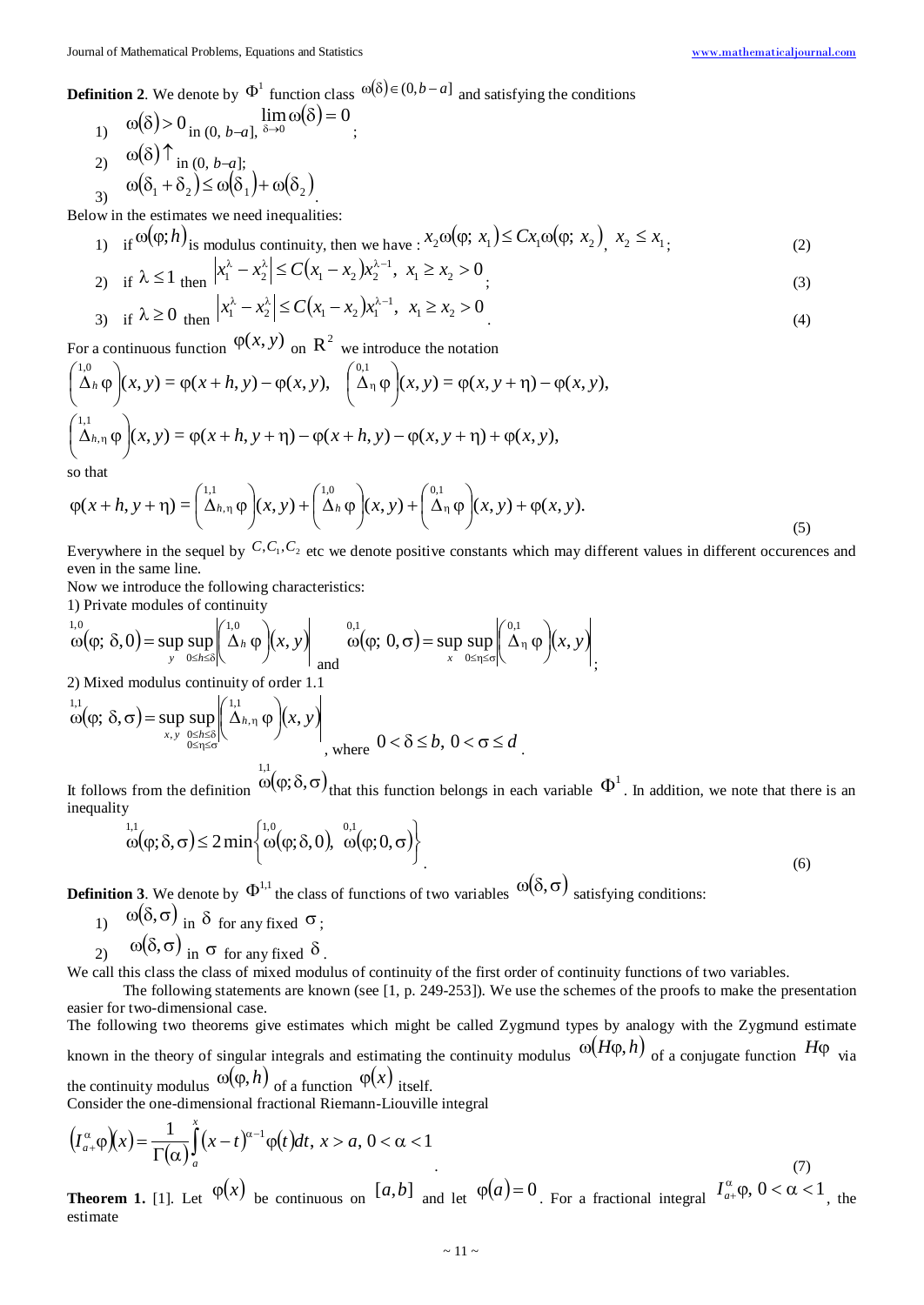$$
(\mathbf{8})
$$

 $(I_{a+}^{\alpha} \varphi, h) \leq C h \int_{0}^{b-a} \frac{\omega(\varphi, t)}{t^{2-\alpha}}$ −α α  $\omega(I_{a+}^{\alpha} \varphi, h) \leq C h \int_{a}^{b-a} \frac{\omega(\varphi)}{h}$ *h*  $\left(I_{a+}^{\alpha} \varphi, h\right) \leq C h \int\limits_{h}^{b-a} \frac{\omega(\varphi, t)}{t^{2-\alpha}} dt$ 

is valid.

## **Proof.** Representing (7) as

$$
(I_{a+}^{\alpha}\varphi)(x) = \frac{\varphi(a)}{\Gamma(\alpha)}\int_{a}^{x} (x-t)^{\alpha-1} dt + \frac{1}{\Gamma(\alpha)}\int_{a}^{x} \frac{\varphi(t) - \varphi(a)}{(x-t)^{1-\alpha}} dt = \Delta_{1}(x) + \Delta_{2}(x)
$$
  
Let  $h > 0$ ;  $x, x + h \in [a, b]$ . We have  

$$
\Delta_{2}(x+h) - \Delta_{2}(x) = \frac{\varphi(x) - \varphi(a)}{\Gamma(1+\alpha)} \Big[(x+h-a)^{\alpha} - (x-a)^{\alpha}\Big] + \frac{1}{\Gamma(\alpha)}\int_{0}^{h} \frac{\varphi(x+t) - \varphi(t)}{(h-t)^{1-\alpha}} dt +
$$

$$
+ \frac{1}{\Gamma(\alpha)}\int_{0}^{x-a} [\varphi(x-t) - \varphi(t)][(h+t)^{\alpha-1} - t^{\alpha-1}]dt = I_{1} + I_{2} + I_{3}
$$
  
We have:  $|I_{1}| \leq C\omega(\varphi, x) \Big[(x+h-a)^{\alpha} - (x-a)^{\alpha}\Big]$ . In the case  $x-a \leq h$  we have  $|I_{1}| \leq Ch^{\alpha}\omega(\varphi, h)$ . Let  $x-a \geq h$ 

then  $\overline{\phantom{0}}$ 

$$
|I_1| \leq C\omega(\varphi, x - a)(x - a)^{\alpha} \left[ \left( 1 + \frac{h}{x - a} \right)^{\alpha} - 1 \right] \leq Ch(x - a)^{\alpha - 1} \omega(\varphi, x - a)
$$
\n<sup>(9)</sup>

Since

$$
C(x-a)^{\alpha-1}\omega(\varphi, x-a) \le \omega(\varphi, x-a) \int_{x-a}^{b-a} t^{\alpha-2} dt \le \int_{x-a}^{b-a} \frac{\omega(\varphi, t)}{t^{2-\alpha}} dt \le \int_{h}^{b-a} \frac{\omega(\varphi, t)}{t^{2-\alpha}} dt
$$
  
It follows from (9) that  

$$
|I_1| \le Ch \int_{h}^{b-a} \frac{\omega(\varphi, t)}{t^{2-\alpha}} dt
$$

It follows from (9) that

$$
|I_2| \leq \int_0^h \frac{\omega(\varphi, t)dt}{(h-t)^{1-\alpha}} = h^{\alpha} \int_0^1 \frac{\omega(\varphi, h\xi)}{(1-\xi)^{1-\alpha}} d\xi \leq Ch^{\alpha} \omega(\varphi, h) \qquad C = \int_0^1 (1-\xi)^{\alpha-1} d\xi
$$

Furt

To estimate  $I_3$  we distinguish the case 1)  $x - a \ge h$  and 2)  $x - a \le h$ . In the first case

$$
\left|I_{3}\right| \leq C\left\{\int_{0}^{h}\omega(\varphi,t)\left[t^{\alpha-1}-(h+t)^{\alpha-1}\right]dt+\int_{h}^{x-a}\omega(\varphi,t)\left[t^{\alpha-1}-(h+t)^{\alpha-1}\right]dt\right\} \leq \leq C_{2}\left[h^{\alpha}\omega(\varphi,h)+h\int_{h}^{b-a}\frac{\omega(\varphi,t)}{t^{2-\alpha}}dt\right]
$$
  
Obviously in the second case  $|I_{3}| \leq C_{1}h^{\alpha}\omega(\varphi,h)$ .

Estimates for  $I_1, I_2, I_3$  lead to (8) if we take into account the fact that  $h^{\alpha} \omega(\varphi, h)$  is dominated by the right-hand side of (8). The latter is easily obtained in view of the monotonicity of the function  $\omega(\varphi, t)$ . The Marchaud fractional differentiation operator has a form

.

$$
\left(\mathbf{D}_{a+}^{\alpha}\varphi\right)(x) = \frac{\varphi(x)}{(x-a)^{\alpha}\Gamma(1-\alpha)} + \frac{\alpha}{\Gamma(1-\alpha)}\int_{a}^{x}\frac{\varphi(x)-\varphi(t)}{(x-t)^{1+\alpha}}dt
$$
\n(10)

where  $0 < \alpha < 1$ .

**Theorem 2.** Let  $\varphi(x)$  be continuous on  $[a,b]$  and  $\varphi(a)=0$ . Then its fractional derivative  $D_{a+}^{\alpha}\varphi$ ,  $0<\alpha<1$  admits the estimate

$$
\omega\left(D_{a+}^{\alpha}\varphi,h\right)\leq C\int_{0}^{h}\frac{\omega(\varphi,t)}{t^{1+\alpha}}dt
$$
\n(11)

provided that the integral on the right-hand side converges.

**Proof.** We present (10) as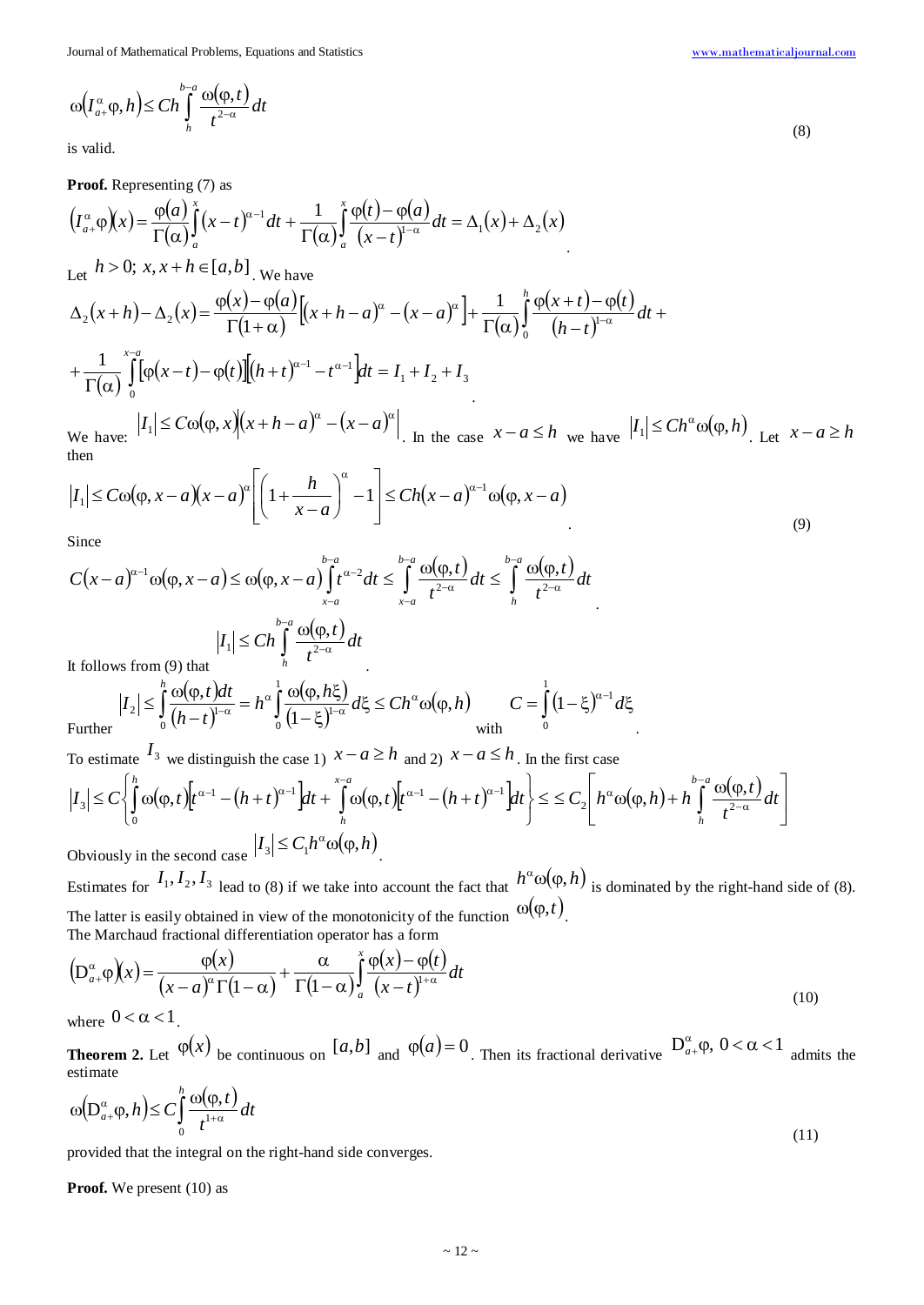Journal of Mathematical Problems, Equations and Statistics [www.mathematicaljournal.com](file://server/test/mathematicaljournal.com/issue/1%20Vol/1%20issue/www.mathematicaljournal.com)

$$
\left(D_{a+}^{\alpha}\varphi\right)(x) = \frac{\varphi(a)}{(x-a)^{\alpha}\Gamma(1-\alpha)} + \frac{\varphi(x)-\varphi(a)}{(x-a)^{\alpha}\Gamma(1-\alpha)} + \frac{\alpha}{\Gamma(1-\alpha)}\int_{a}^{x}\frac{\varphi(x)-\varphi(t)}{(x-t)^{1+\alpha}}dt =
$$
\n
$$
= \frac{\varphi(a)}{\Gamma(1-\alpha)}(x-a)^{-\alpha} + F_1(x) + F_2(x)
$$
\n
$$
F_1(x) = \frac{\varphi(x)-\varphi(a)}{(x-a)^{\alpha}}, \quad 0 < \alpha < 1
$$
\nWe begin by noting that the function

We begin by noting that the function

admits the estimate

 $\omega(\varphi, t)$ 

$$
\omega(F_1, h) \le C \int_0^h \frac{\omega(\varphi, t)}{t^{1+\alpha}} dt
$$
  
Let us prove (12) Taking  $h > 0$  we have

Let us prove (12). Taking *h* > 0 we have

$$
F_1(x+h) - F_1(x) = [\varphi(x) - \varphi(a)][(x+h-a)^{-\alpha} - (x-a)^{-\alpha}] + \frac{\varphi(x+h) - \varphi(x)}{(x+h-a)^{\alpha}} = A_1 + A_2
$$

Hence

$$
|A_2| \le (x+h-a)^{-\alpha} \omega(\varphi,h) \le h^{-\alpha} \omega(\varphi,h) \le C \int_0^h \frac{\omega(\varphi,t)}{t^{1+\alpha}} dt
$$

here in the last inequality we made use of the fact that the function *t* almost decreases. Further again taking this decreasing into account for  $A_1$  when  $x - a \leq h$  we have

.

$$
|A_1| \le (x-a)^{-\alpha} \omega(\varphi, x-a) \le C \int_0^{x-a} t^{-1-\alpha} \omega(\varphi, t) dt \le C \int_0^h \frac{\omega(\varphi, t)}{t^{1+\alpha}} dt
$$

When  $x - a \geq h$  the mean value theorem yields the estimate

$$
|A_1| \le Ch(x-a)^{-1-\alpha} \omega(\varphi, x-a) \le C \frac{\omega(\varphi, h)}{h^{\alpha}} \le C \int_0^h \frac{\omega(\varphi, t)}{t^{1+\alpha}} dt
$$

Gathering estimates for  $A_1$  and  $A_2$  we obtain the inequality (12).

To prove the theorem it's sufficient in view of (12) to consider only the second summand in the expression (10) for the Marchaud fractional derivative. For this function we have

$$
F_2(x+h) - F_2(x) = \int_a^x \frac{\varphi(x+h) - \varphi(x)}{(x+h-t)^{1+\alpha}} dt + \int_{x-a}^{x+h-a} \frac{\varphi(x+h) - \varphi(t)}{(x+h-t)^{1+\alpha}} dt +
$$
  
+ 
$$
\int_a^x (f(x) - f(t))[(x+h-t)^{-1-\alpha} - (x-t)^{-1-\alpha}] dt = J_1 + J_2 + J_3
$$
  
If  $x-a \le h$  then  
If  $x-a \le h$  we have  

$$
F_1(x) = \int_0^{x-a} \frac{\varphi(x+h) - \varphi(x)}{(h+t)^{1+\alpha}} dt \le \int_0^x \frac{\varphi(\varphi,h)}{(h+t)^{1+\alpha}} dt \le \int_0^h \frac{\varphi(\varphi,h)}{(h+t)^{1+\alpha}} dt \le C \frac{\varphi(\varphi,h)}{h^{\alpha}}.
$$

$$
\left|J_{1}\right| \leq \int_{0}^{x-a} \frac{\omega(\varphi,h)}{(h+t)^{1+\alpha}} dt \leq \int_{0}^{h} \frac{\omega(\varphi,h)}{(h+t)^{1+\alpha}} dt + \int_{h}^{x-a} \frac{\omega(\varphi,h)}{(h+t)^{1+\alpha}} dt \leq C_{1} \frac{\omega(\varphi,h)}{h^{\alpha}} + \int_{h}^{\infty} \frac{\omega(\varphi,h)}{(h+t)^{1+\alpha}} dt \leq C_{2} \frac{\omega(\varphi,h)}{h^{\alpha}}
$$
\nAs for  $J_{2}$  we have\n
$$
\left|J_{2}\right| \leq \int_{x-a}^{x+h-a} (x+h-t)^{-1-\alpha} \omega(\varphi,x+h-t) dt \leq C \int_{x-a}^{x+h-a} t^{-1-\alpha} \omega(\varphi,t) dt
$$
\nIf  $x-a \leq h$  then\n
$$
\left|J_{2}\right| \leq C \int_{x-a}^{2h} t^{-1-\alpha} \omega(\varphi,t) dt \leq C \int_{0}^{h} t^{-1-\alpha} \omega(\varphi,t) dt \leq C_{1} \int_{0}^{h} t^{-1-\alpha} \omega(\varphi,t) dt
$$

If  $x - a \ge h$ , after the substitution  $t = \xi + x - a$  and taking into account the (almost) decreasing nature of the function  $t^{-1} \omega(\varphi, t)$ <sub>, we have</sub>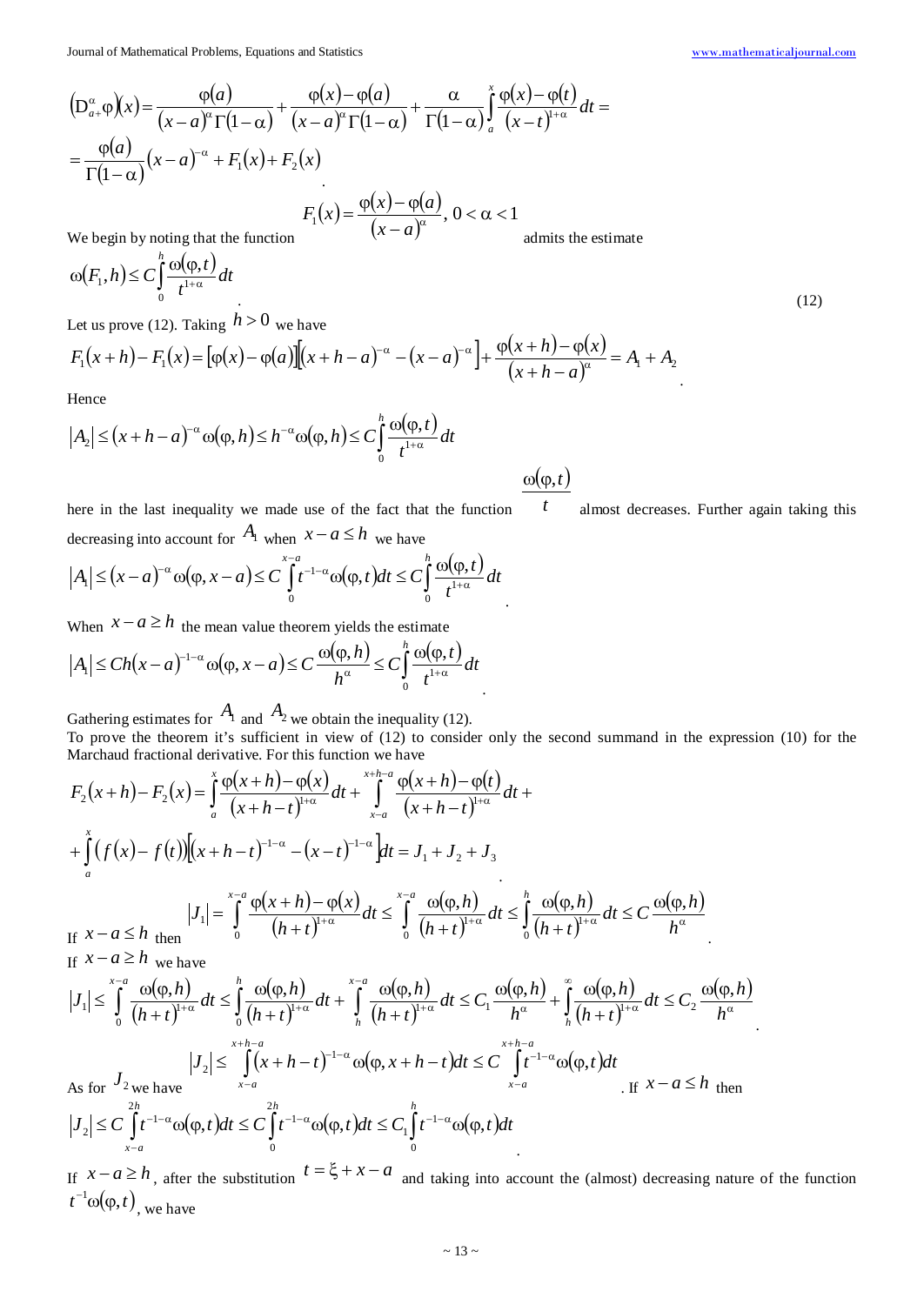$$
\left|J_{2}\right| \leq \int_{0}^{h} \frac{\omega(\varphi, x - a + \xi)}{(x - a + \xi)^{1+\alpha}} d\xi \leq C \frac{\omega(\varphi, h)}{h} \int_{0}^{h} \frac{d\xi}{(x - a + \xi)^{\alpha}} \leq C \frac{\omega(\varphi, h)}{h^{\alpha}}
$$

Now let's estimate  $J_3$ . If  $x - a \le h$  we have

$$
\left|J_3\right| \leq \int_0^h \omega(\varphi, t) \frac{(t+h)^{1+\alpha} - t^{1+\alpha}}{t^{1+\alpha}(t+h)^{1+\alpha}} dt \leq C \int_0^h \frac{\omega(\varphi, t)}{t^{1+\alpha}} \frac{h dt}{t+h} \leq C \int_0^h \frac{\omega(\varphi, t)}{t^{1+\alpha}} dt
$$
  
If  $x - a \geq h$ .

$$
\begin{split}\n|J_{3}| &\leq \int_{0}^{h} |\varphi(x)-\varphi(x-t)||(h+t)^{-\alpha-1}-t^{-1-\alpha}|dt + \int_{h}^{x-a} |\varphi(x)-\varphi(x-t)||(h+t)^{-\alpha-1}-t^{-1-\alpha}|dt \leq \\
&\leq C_{1} \int_{0}^{h} \frac{\omega(\varphi,t)}{t^{1+\alpha}}dt + C_{2}h \int_{h}^{x-a} \frac{\omega(\varphi,t)}{t^{2+\alpha}}dt \leq C_{1} \int_{0}^{h} \frac{\omega(\varphi,t)}{t^{1+\alpha}}dt + C_{2}h \int_{h}^{\infty} \frac{\omega(\varphi,h)}{t^{2+\alpha}}dt \leq C_{1} \int_{0}^{h} \frac{\omega(\varphi,t)}{t^{1+\alpha}}dt + C_{2}h \int_{h}^{\infty} \frac{\omega(\varphi,t)}{t^{2+\alpha}}dt \leq C_{1} \int_{0}^{h} \frac{\omega(\varphi,t)}{t^{1+\alpha}}dt + \frac{\omega(\varphi,h)}{h^{\alpha}}\Bigg]_{x=0}^{h}.\n\end{split}
$$

Gathering estimates for  $J_1, J_2, J_3$  we arrive at (11). The theorem is this proved.

#### **3. Main result**

We consider the mixed fractional Riemann-Liouville integral

$$
\left(I_{a+,c+}^{\alpha,\beta}\varphi\right)(x,y) = \frac{1}{\Gamma(\alpha)\Gamma(\beta)}\int_{a}^{x} \int_{c}^{y} \frac{\varphi(t,s)dtds}{(x-t)^{1-\alpha}(y-s)^{1-\beta}}, \quad x > a, \ y > c, \ 0 < \alpha,\beta < 1
$$
\n
$$
(13)
$$

**Theorem 3**. Let  $\varphi(x, y) \in C(Q)$  and  $\varphi(x, y)$  *x*=*a*, *y*=*c* = 0. Then for the mixed fractional integral (13) we have estimates of the Zygmund type

.

$$
\omega \Big( I_{a+,c+}^{\alpha,\beta} \varphi; h, \eta \Big) \le C_1 h \eta \int_h^{b-a} \int_h^{d-c} \frac{\omega(\varphi;t,s)}{t^{2-\alpha} s^{2-\beta}} dt ds
$$
\n
$$
\omega \Big( I_{a+,c+}^{\alpha,\beta} \varphi; h, \eta \Big) \le C_1 h \eta \int_h^{b-a} \frac{\omega(\varphi;t,s)}{t^{2-\alpha} s^{2-\beta}} dt ds
$$
\n
$$
\omega \Big( 14 \Big)
$$
\n
$$
\omega \Big( 14 \Big)
$$

$$
\omega_{\alpha}^{1,0}\left(I_{a_{+,c+}}^{\alpha,\beta}\varphi;h,0\right) \leq C_{2}h\int_{h}^{b-a}t^{\alpha-2}\omega_{0}^{1,0}(\varphi;t,0)dt \ , \ \omega_{\alpha+,-}^{0,1}\left(I_{a_{+,c+}}^{\alpha,\beta}\varphi;0,\eta\right) \leq C_{3}\eta\int_{\eta}^{a-c}s^{\beta-2}\omega_{0}^{0,1}(\varphi;0,s)ds \tag{15}
$$

We will not prove this theorem. Its proof can be found from [2], [3], [7], [13] and [14].

**Theorem 4.** Let  $\varphi(x, y)$  be continuous on *Q* and  $\varphi(x, y)$  *x*=*a*, *y*=*c* = 0. Then for mixed fractional derivative  $D_{a+,c+}^{\alpha,\beta}\varphi$ ,  $0<\alpha,\beta<1$  we have estimates of the Zygmund type

$$
\omega \left(D_{a+,c+}^{\alpha,\beta}\varphi;h,\eta\right) \leq C_{1} \int_{0}^{h} \int_{0}^{1,1} \frac{\omega(\varphi;t,s)}{t^{1+\alpha}s^{1+\beta}} dt ds
$$
\n
$$
\omega \left(D_{a+,c+}^{\alpha,\beta}\varphi;h,0\right) \leq C_{2} \int_{0}^{h} t^{-\alpha-1} \omega(\varphi;t,0) dt, \quad \omega \left(D_{a+,c+}^{\alpha,\beta}\varphi;0,\eta\right) \leq C_{3} \int_{0}^{\eta} s^{-\beta-1} \omega(\varphi;0,s) ds
$$
\n
$$
(17)
$$

**Proof.** Using the identity (5), we represent the derivative (1)

$$
\left(\mathbf{D}_{a+,c+}^{\alpha,\beta}\varphi\right)(x,y)=\frac{1}{\Gamma(1-\alpha)\Gamma(1-\beta)}\left[\frac{\varphi(a,c)}{(x-a)^{\alpha}(y-c)^{\beta}}+\frac{\psi_1(x)}{(y-c)^{\beta}}+\frac{\psi_2(y)}{(x-a)^{\alpha}}+\psi(x,y)\right]
$$

where

$$
\psi_1(x) = \frac{\varphi(x,c) - \varphi(a,c)}{(x-a)^\alpha} + \alpha \int_a^x \frac{\varphi(x,c) - \varphi(t,c)}{(x-t)^{\alpha+1}} dt, \quad \psi_2(y) = \frac{\varphi(a,y) - \varphi(a,c)}{(y-c)^\beta} + \beta \int_c^y \frac{\varphi(a,y) - \varphi(a,s)}{(y-s)^{1+\beta}} ds,
$$
  

$$
\psi(x,y) = \frac{\left(\Delta_{x-a,y-c}^{1,1} \varphi\right)(a,c)}{(x-a)^\alpha (y-c)^\beta} + \frac{\alpha}{(y-c)^\beta} \int_a^x \frac{\left(\Delta_{x-t,y-c} \varphi\right)(t,c)}{(x-t)^{1+\alpha}} dt + \frac{\beta}{(x-a)^\alpha} \int_c^y \frac{\left(\Delta_{x-a,y-s} \varphi\right)(a,s)ds}{(y-s)^{1+\beta}} dt
$$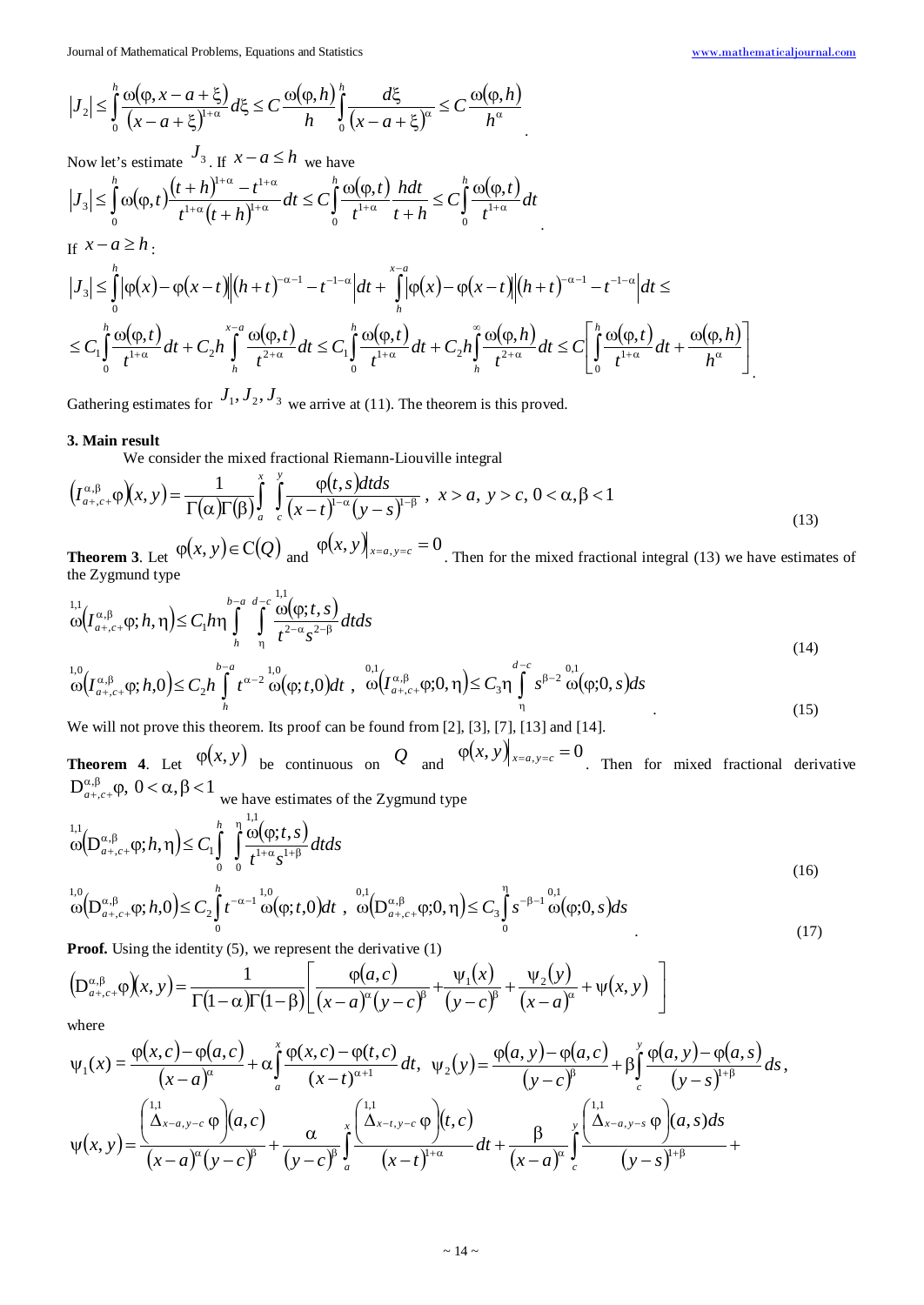$$
+\alpha\beta\int\limits_{a}^{x} \int\limits_{c}^{\int\limits_{0}^{1,1}(\Delta x-t,y-s)\phi} f(t,s)dtds
$$

According to the theorem  $\varphi(x, y)$  *x*=*a*, *y*=*c* = 0. Then  $\psi_1(x) = 0$  and  $\psi_2(y) = 0$ . We have  $(D_{a+,c+}^{\alpha,\beta}\varphi)(x, y) = \frac{\psi(x, y)}{\Gamma(1-\alpha)\Gamma(1-\beta)} = f(x, y) = f_1(x, y) + f_2(x, y) + f_3(x, y) + f_4(x, y).$  $\alpha, \beta, \alpha, \varphi(x, y) = \frac{\Psi}{\Gamma(1-x)}$ We estimate each term separately.

Let  $h > 0, x, x + h \in [a, b]$ . We consider the differences:

$$
|f_1(x+h,y)-f_1(x,y)| \leq \frac{\left|\binom{11}{A_{h,y-c}}\varphi\right|(a,c)}{(y-c)^{\beta}(x+h-a)^{\alpha}} + \frac{\left|\binom{11}{A_{h,y-c}}\varphi\right|(a,c)}{(y-c)^{\beta}} \left|(x+h-a)^{\alpha}-(x-a)^{\alpha}\right| \leq
$$
  
\n
$$
\leq C_1 \left(\frac{\omega(\varphi,h,y-c)}{(y-c)^{\beta}(x+h-a)^{\alpha}} + \frac{\omega(\varphi,h,y-c)}{(y-c)^{\beta}}\left|(x+h-a)^{\alpha}-(x-a)^{\alpha}\right|\right)
$$
  
\n
$$
|f_2(x+h,y)-f_2(x,y)| \leq \int_{a}^{x}\left(\frac{\Delta_{h,y-s}}{\Delta_{h,y-s}}\varphi\right)(x,c)dt \quad x+h-a \atop (x+h-r)^{1-\alpha}(y-c)^{\beta} dt +
$$
  
\n
$$
+ (y-c)^{-\beta}\int_{a}^{x}\left|\binom{\Delta_{h,y-s}}{\Delta_{x-t,y-s}}\varphi\right|(t,c)\left|(x+h-t)^{1-\alpha}-(x-t)^{1-\alpha}\right|dt \leq \frac{C_2}{(y-c)^{\beta}}\left(\int_{a}^{x}\frac{\omega(\varphi,h,y-c)}{(x+h-t)^{1-\alpha}}dt +
$$
  
\n
$$
+ \int_{x-a}^{x+h-a} \frac{\omega(\varphi,x+h-t,y-c)}{\omega(x+h-t)^{1-\alpha}}dt + \int_{a}^{x+h} \omega(\varphi,x-t,y-c)\left|(x+h-t)^{1-\alpha}-(x-t)^{1-\alpha}\right|dt\right)
$$
  
\n
$$
|f_3(x+h,y)-f_3(x,y)| \leq \int_{c}^{x}\left(\frac{\Delta_{h,y-s}}{\Delta_{h,y-s}}\varphi\right)(a,s)ds
$$
  
\n
$$
\leq C_3 \left((x+h-x)^{-\alpha}\int_{c}^{x}\frac{\omega(\varphi,h,y-s)ds}{(y-s)^{1-\beta}} + |(x+h-a)^{-\alpha}-(x-a)^{-\alpha}\Big|_{c}^{x} \frac{\left|\binom{\Delta_{h,y-s}}{\Delta_{h,y-s}}\varphi\right|(a,s)\right|ds}{(y-s)^{1-\beta}} \leq
$$
  
\n
$$
+ \int_{c}^{x}\left(x+h,y\right)-f_4(x,y)| \leq \int_{c}^{x}\int_{a}^{x+h} \frac{\Delta_{
$$

Using estimations  $A_1$ ,  $A_2$ ,  $J_1$ ,  $J_2$ ,  $J_3$  of the proof of Theorem 2 and inequalities (2), (6), it's easily possible to receive an estimation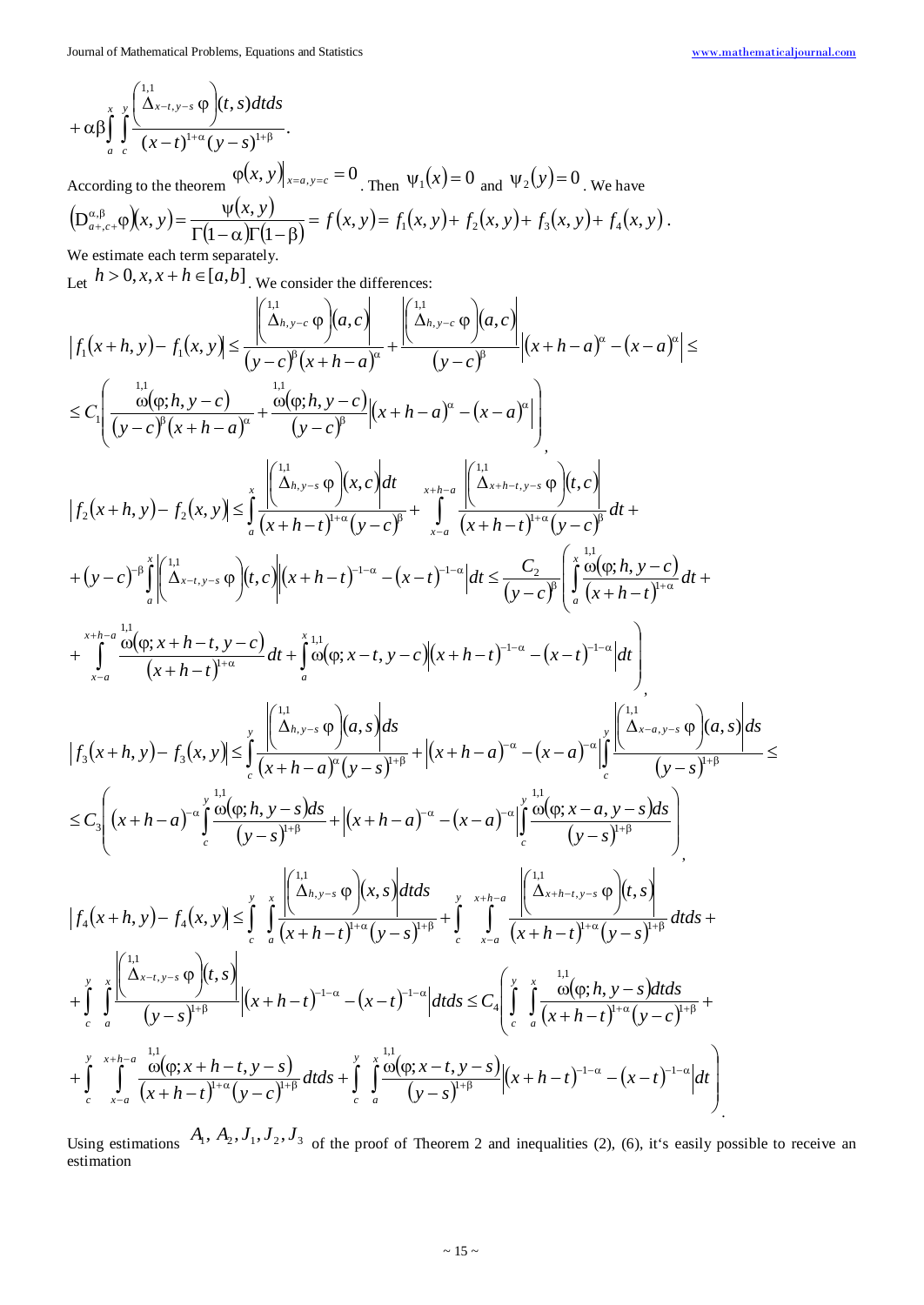$$
L_{0}^{1,0}(f;h,0) \leq C_{2} \int_{0}^{h} t^{-\alpha-1} \omega(\varphi;t,0) dt
$$
  
The estimate  

$$
\omega(f;0,\eta) \leq C_{3} \int_{0}^{\eta} s^{-\beta-1} \omega(\varphi;0,s) ds
$$

3

 $\boldsymbol{0}$ is symmetrical obtained.

Let 
$$
h, \eta >; x, x + h \in [a, b], y, y + \eta \in [c, d]
$$
, we consider the differences  
\n
$$
\begin{pmatrix}\n\frac{1}{\Delta_{h, \eta}} \int_{0}^{1} (x, y) dx = \frac{1}{(x + h - a)^{n} (y + \eta - c)^{n}} + \frac{1}{(x + h - a)^{n} (x, c)} \left[ \frac{1}{(y - c)^{n}} - \frac{1}{(y + \eta - c)^{n}} \right] + \frac{1}{(y + \eta - c)^{n}} \left[ \frac{1}{(x - a)^{n}} - \frac{1}{(x + h - a)^{n}} \right] + \frac{1}{(y + \eta - c)^{n}} \left[ \frac{1}{(x - a)^{n}} - \frac{1}{(x + h - a)^{n}} \right] + \frac{1}{(y + \eta - c)^{n}} \left[ \frac{1}{(x - a)^{n}} - \frac{1}{(x + h - a)^{n}} \right] + \frac{1}{(y + \eta - c)^{n}} \left[ \frac{1}{(y - c)^{n}} - \frac{1}{(y + \eta - c)^{n}} \right]
$$
\n
$$
\begin{pmatrix}\n\frac{1}{\Delta_{h, \eta}} \int_{0}^{1} (x, y) dx = \frac{\beta}{(x + h - a)^{n}} \int_{y - c}^{y + \eta - c} \frac{1}{(x + h - a)^{n}} \int_{y - c}^{y + \eta - c} \frac{1}{(y + \eta - c)^{n + p}} dx + \frac{\beta}{(x + h - a)^{n}} \int_{0}^{x + \eta - c} \frac{1}{(y + h - a)^{n}} \int_{y - c}^{x + h - c} \frac{1}{(y + \eta - s)^{n + p}} dx + \frac{\beta}{(x + h - a)^{n}} \left[ \frac{1}{(x - a)^{n}} - \frac{1}{(x + h - a)^{n}} \right]_{y - c}^{x + \eta - c} \left[ \frac{1}{(x - a)^{n + p}} \left[ \frac{1}{(x + h - a)^{n}} \int_{y - c}^{y + \eta - c} \frac{1}{(y + \eta - s)^{n + p}} dx + \frac{\beta}{(x + h - a)^{n}} \int_{c} \frac{1}{(x + h - a)^{n}} \int_{y - c}^{z + \eta - c} \frac{1}{
$$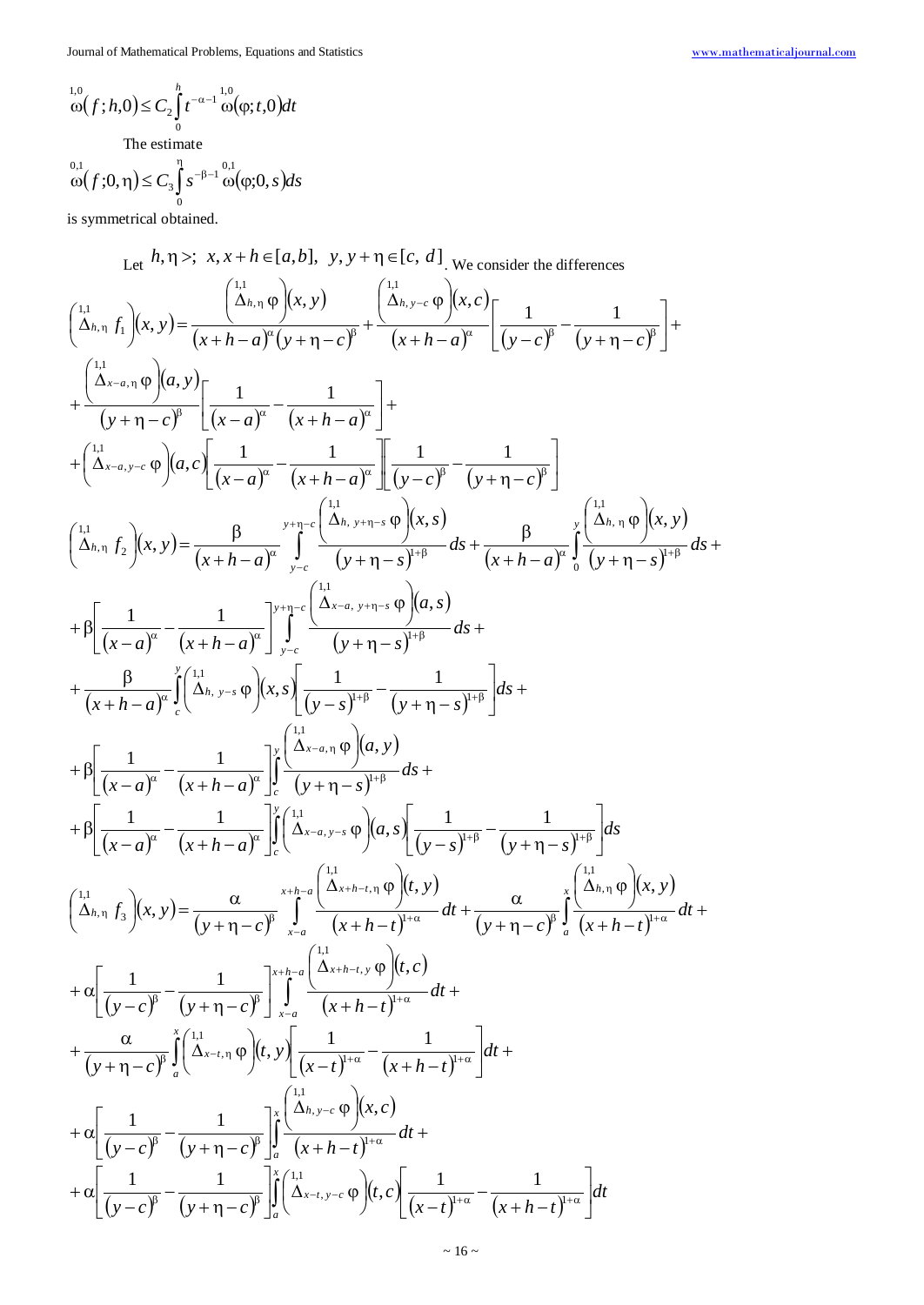$$
\begin{cases}\n\frac{1}{\Delta_{b,n}}\int_{S}\left[x,y\right] = \int_{0}^{z_{n}}\int_{C}\frac{\left[\frac{1}{\Delta_{b,n}}\phi_{p}\right](x,y)dx}{\left(x+h-r\right)^{n+\alpha}\left(y+\eta-s\right)^{n+\beta}}+\int_{0}^{z_{n}}\int_{y-c}^{z_{n}}\frac{\left[\frac{1}{\Delta_{b,n}}\phi_{p}\right](x,y)dx}{\left(x+h-r\right)^{n+\alpha}\left(y+\eta-s\right)^{n+\beta}}+\int_{0}^{z_{n}}\int_{y-c}^{z_{n}}\frac{\left(\frac{1}{\Delta_{b,n}}\phi_{p}\right)(x,y)dx}{\left(x+h-r\right)^{n+\alpha}\left(y+\eta-s\right)^{n+\beta}}+\int_{0}^{z_{n}}\int_{C}\frac{\left(\frac{1}{\Delta_{b,n}}\phi_{p}\right)(x,y)dx}{\left(x+h-r\right)^{n+\alpha}\left(y+\eta-s\right)^{n+\beta}}+\int_{0}^{z_{n}}\int_{C}\frac{\left(\frac{1}{\Delta_{b,n}}\phi_{p}\right)(x,y)dx}{\left(x+h-r\right)^{n+\alpha}\left(y+\eta-s\right)^{n+\beta}}+\int_{0}^{z_{n}}\int_{C}\frac{\left(\frac{1}{\Delta_{b,n}}\phi_{p}\right)(x,y)dx}{\left(x+h-r\right)^{n+\alpha}\left(y+\eta-s\right)^{n+\beta}}+\int_{0}^{z_{n}}\int_{C}\frac{\left(\frac{1}{\Delta_{b,n}}\phi_{p}\right)(x,y)dx}{\left(y+\eta-s\right)^{n+\beta}}+\int_{0}^{z_{n}}\frac{\left[\frac{1}{\Delta_{b,n}}\phi_{p}\right](x,y)dx}{\left(y+\eta-s\right)^{n+\beta}\left[\frac{1}{\left(x-r\right)^{n+\alpha}}-\frac{1}{\left(x+h-r\right)^{n+\alpha}}\right]dtds+\int_{0}^{z_{n}}\int_{C}\frac{\left[\frac{1}{\left(x+h-r\right)^{n+\alpha}}\phi_{p}\right](x,y)dx}{\left(x+h-r\right)^{n+\alpha}\left[\frac{1}{\left(x+h-r\right)^{n+\alpha}}\right]dtds+\int_{0}^{z_{n}}\int_{C}\frac{\left[\frac{1}{\left(x+h-r\right)^{n+\alpha}}\phi_{p}\right](x,y)dx}{\left(x+h-r\right)^{n+\alpha}\left[\frac{1}{\left(x+h-r\right)^{n+\alpha}}\
$$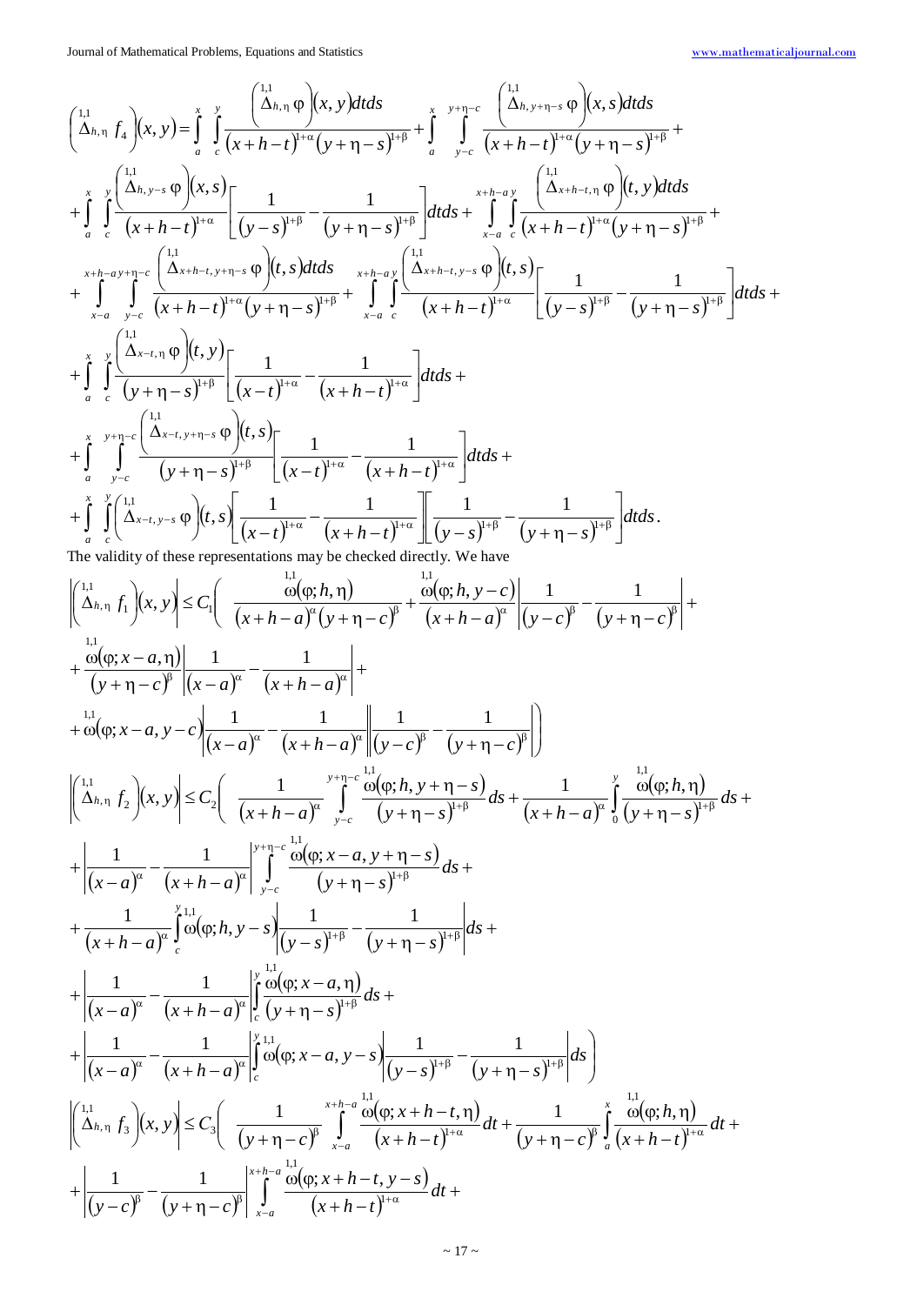$$
+\frac{1}{(y+\eta-c)^{\beta}}\int_{a}^{x} \frac{1}{\omega}(\varphi; x-t, \eta) \frac{1}{(x-t)^{i+\alpha}} - \frac{1}{(x+h-t)^{i+\alpha}} dt +
$$
  
+ 
$$
\frac{1}{(y-c)^{\beta}} - \frac{1}{(y+\eta-c)^{\beta}} \int_{a}^{x} \frac{\omega(\varphi; h, y-c)}{(x+h-t)^{i+\alpha}} dt +
$$
  
+ 
$$
\frac{1}{(y-c)^{\beta}} - \frac{1}{(y+\eta-c)^{\beta}} \int_{a}^{x} \frac{\omega(\varphi; h, \eta) dt}{(\omega(\varphi; x-t, y-c)} \frac{1}{(x-t)^{i+\alpha}} - \frac{1}{(x+h-t)^{i+\alpha}} dt
$$
  
+ 
$$
\frac{1}{(\Delta_{h,\eta} f_{4})}(x, y) \leq C_{4} \int_{a}^{x} \int_{c}^{y} \frac{\omega(\varphi; h, \eta) dt ds}{(x+h-t)^{i+\alpha}(y+\eta-s)^{i+\beta}} + \int_{a}^{y} \int_{y-c}^{x} \frac{\omega(\varphi; h, y+\eta-s) dt ds}{(\omega(h, y+\eta-s)^{i+\beta}} +
$$
  
+ 
$$
\int_{a}^{x} \int_{c}^{xL} \frac{\omega(\varphi; h, y-s)}{(x+h-t)^{i+\alpha}} \frac{1}{(y-s)^{i+\beta}} - \frac{1}{(y+\eta-s)^{i+\beta}} dt ds + \int_{x-a}^{x+h-\alpha} \int_{c}^{xL} \frac{\omega(\varphi; x+h-t, \eta) dt ds}{(x+h-t)^{i+\alpha}(y+\eta-s)^{i+\beta}} +
$$
  
+ 
$$
\int_{x-a}^{x+h-\alpha} \int_{y-c}^{xL} \frac{\omega(\varphi; x+h-t, y+\eta-s) dt ds}{(\omega(t,x+h-t)^{i+\alpha})(y+\eta-s)^{i+\beta}} +
$$
  
+ 
$$
\int_{x-a}^{x+h-\alpha} \int_{c}^{xL} \frac{\omega(\varphi; x+h-t, y-s)}{(\omega(t,x+h-t)^{i+\alpha})(y-s)^{i+\beta}} dt ds +
$$
  
+ 
$$
\int_{a}^{x} \int_{c}^{xL} \frac{\omega(\varphi; x-t, \eta)}{(\omega(t,x-t, y-s)^{i+\beta})(x-t)^{i+\alpha}} - \frac{1}{(x+h-t)^{i+\alpha}} dt ds +
$$

After which every term is estimated in the standard way and we get 1,1

$$
\bigodot^{1,1}(f;h,\eta) \leq C_1 \int\limits_0^h \int\limits_0^{\eta} \frac{\omega(\varphi;t,s)}{t^{1+\alpha} s^{1+\beta}} dt ds
$$

This completes the proof.

#### **4. References**

- 1. Samko SG, Kilbas AA, Marichev OI. Fractional Integrals and Derivatives. Theory and Applications. Gordon and Breach. Sci. Publ., N. York - London, 1993, 1012 pp. (Russian Ed. - Fractional Interals and Derivatives and Some of Their Applications, Nauka i Tekhnika, Minsk, 1987.
- 2. Mamatov T. Weighted Zygmund estimates for mixed fractional integration. Case Studies Journal. 2018; 7(5):82-88
- 3. Mamatov T. Mixed Fractional Integration In Mixed Weighted Generalized Hölder Spaces. Case Studies Journal. 2018; 7(6):61-68
- 4. Mamatov T. Mixed Fractional Integration Operators in Mixed Weighted Hölder Spaces. Monograph. LAPLAMBERT Academic Publishing. 73.
- 5. Mamatov T. Mixed Fractional Integro-Differentiation Operators in Hölder Spaces. The latest research in modren science: experience, traditions and innovations. Proceedings of the VII International Scientific Conference. Section I. North Charleston, SC, USA,

2018, 6-9

- 6. Mamatov T, Rayimov D, Elmurodov M. Mixed Fractioanl Differentiation Operators in Hölder Spaces. Journal of Multidisciplinary Engineering Science and Technology (JMEST), 2019; 6(4):9855-9857.
- 7. Mamatov T. Fractional integration operators in mixed weighted generalized Hölder spaces of function of two variables defined by mixed modulus of continuity. "Journal of Mathematical Methods in Engineering" Auctores Publishing. 2019; 1(1):1-16. www.auctoresonline.org.

(DOI:10.31579/jmme.2019/004) 2019

- 8. Mamatov T. "Mapping Properties of Mixed Fractional Integro-Differentiation in Hölder Spaces", Journal of Concrete and Applicable Mathematics (JCAAM). 2014; 12(3-4):272-290
- 9. Mamatov T. Mapping Properties of Mixed Fractional Differentiation Operators in Hölder Spaces Defined by Usual Hölder Condition, Journal of Computer Science & Computational Mathematics, 2019; 9(2). DOI: 10.20967/jcscm.2019.02.003